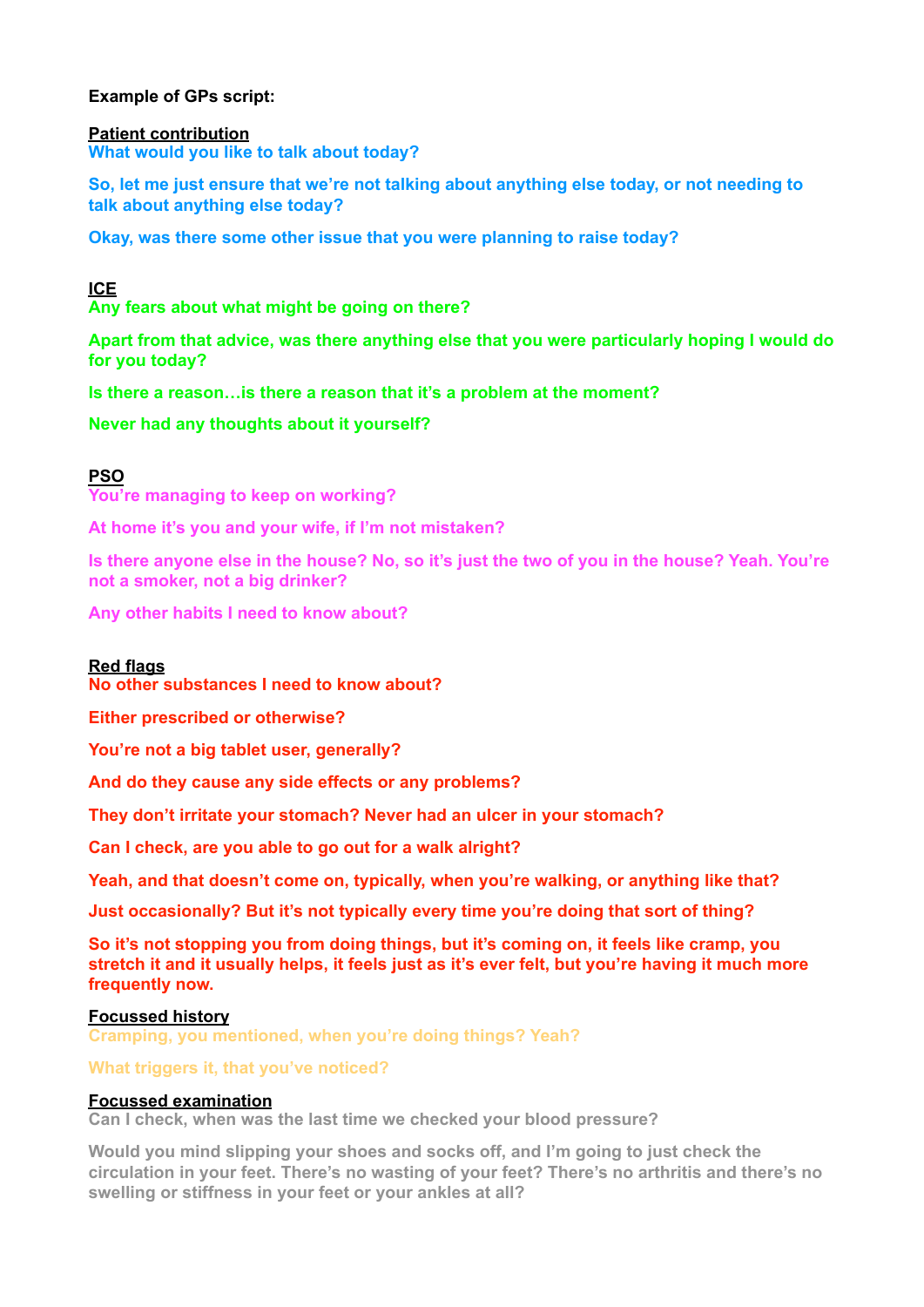**Relax your feet down on the ground, that's lovely. So, good pulses in both of your feet.** 

**Got you. Let me just press across that area there – it's not tender when I'm pressing there so there's no suggestion of inflammation in the joints of your foot. Can you stand up ono your tip toes for me? Good, so you've got capable—your arches lift when you do that, that's lovely, sit back down again.** 

**So let me just check the movements of your ankle. Which of the feet is more prone to cramp?** 

**The right one? Let's check this one, too. So, a normal range of movement at the ankle, and also at the forefoot, and no tender points, the bone's fine and the joints are fine. Great. If you want to put your shoes and socks back on.** 

#### **Identify problem and explain diagnosis**

**There's no suggestion of inflammation in the joints of your foot. So, a normal range of movement at the ankle, and also at the forefoot, and no tender points, the bone's fine and the joints are fine..** 

**The pharmacy advisor has also sent you some exercises to do to help cope with cramp when it comes on.** 

**And your pulse is all good, so there's nothing that's making me think that you've got a problem with your circulation.**

#### **Check understanding**

**Does that sound like a reasonable plan?** 

**Any questions for the moment?** 

**Anything that you want to have clarified?**

#### **Develops management plan / shares management plan**

**There's one thing that is worthwhile doing – I know you've already been sent this leaflet saying don't use quinine unless you have to because it has risks; the pharmacy advisor has also sent you some exercises to do to help cope with cramp when it comes on and that's a safer treatment than using quinine. We can use quinine if you need to, but it doesn't work for everybody and it can cause tinnitus, and it can sometimes cause other side effects beside that, too.** 

**It can make people a bit unsteady on occasion.** 

**So, what I'd like to suggest this time, is because you're on lansoprazole, that can affect, sometimes, your magnesium levels.** 

**And I'd like to check that your magnesium levels are okay and also the salts in your blood. So, I'd like you just to have a routine blood test done at this time and then if you could phone in a week's time to let—so that we can talk about the results, and then we'll make a forward plan on what we do about your cramps.** 

**Are things so bad that you're needing quinine at the moment? Have you got any left?** 

**We find that maybe one in three people get a significant benefit with taking the quinine.** 

**But there is a significant risk of buzzing in the ears and being unsteady with taking them.** 

**If you've not had that problem, then it's okay when the cramp's bad to use them, but I wouldn't prescribe them on a repeat basis. You can ask for them when you need them, but just take them when you really need them, otherwise stretching exercises are a sensible thing. I don't think there's anything worrying behind the cramp, but I do wonder whether it's been related to the fact that you've been using lansoprazole – potentially that can make cramps a little bit worse, too.**